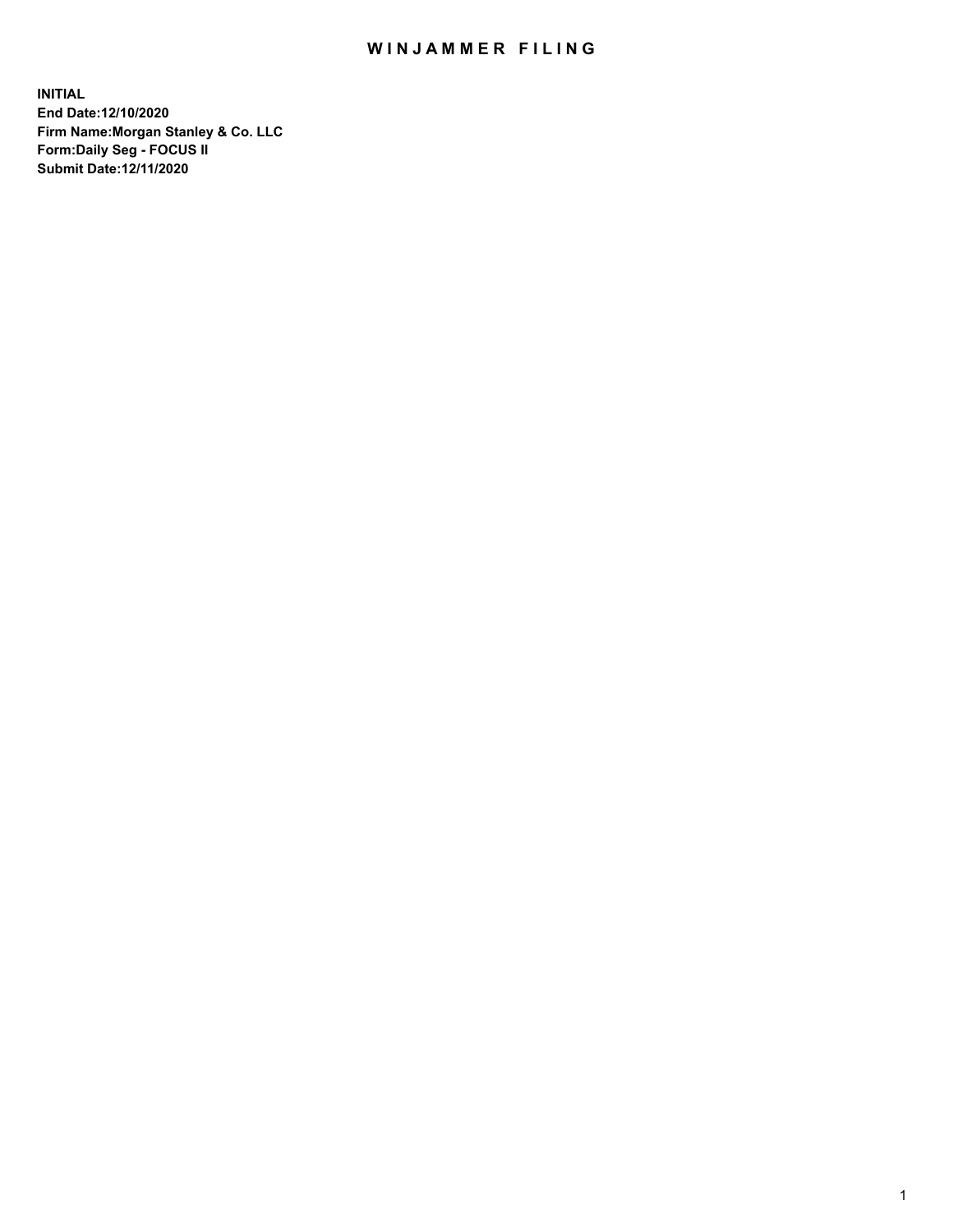**INITIAL End Date:12/10/2020 Firm Name:Morgan Stanley & Co. LLC Form:Daily Seg - FOCUS II Submit Date:12/11/2020 Daily Segregation - Cover Page**

| Name of Company                                                                                                                                                                                                                                                                                                                | Morgan Stanley & Co. LLC                                |
|--------------------------------------------------------------------------------------------------------------------------------------------------------------------------------------------------------------------------------------------------------------------------------------------------------------------------------|---------------------------------------------------------|
| <b>Contact Name</b>                                                                                                                                                                                                                                                                                                            | <b>Ikram Shah</b>                                       |
| <b>Contact Phone Number</b>                                                                                                                                                                                                                                                                                                    | 212-276-0963                                            |
| <b>Contact Email Address</b>                                                                                                                                                                                                                                                                                                   | Ikram.shah@morganstanley.com                            |
| FCM's Customer Segregated Funds Residual Interest Target (choose one):<br>a. Minimum dollar amount: ; or<br>b. Minimum percentage of customer segregated funds required:% ; or<br>c. Dollar amount range between: and; or<br>d. Percentage range of customer segregated funds required between:% and%.                         | 235,000,000<br><u>0</u><br><u>00</u><br><u>00</u>       |
| FCM's Customer Secured Amount Funds Residual Interest Target (choose one):<br>a. Minimum dollar amount: ; or<br>b. Minimum percentage of customer secured funds required:%; or<br>c. Dollar amount range between: and; or<br>d. Percentage range of customer secured funds required between:% and%.                            | 140,000,000<br><u>0</u><br><u>0 0</u><br>0 <sub>0</sub> |
| FCM's Cleared Swaps Customer Collateral Residual Interest Target (choose one):<br>a. Minimum dollar amount: ; or<br>b. Minimum percentage of cleared swaps customer collateral required:% ; or<br>c. Dollar amount range between: and; or<br>d. Percentage range of cleared swaps customer collateral required between:% and%. | 92,000,000<br><u>0</u><br><u>00</u><br>00               |

Attach supporting documents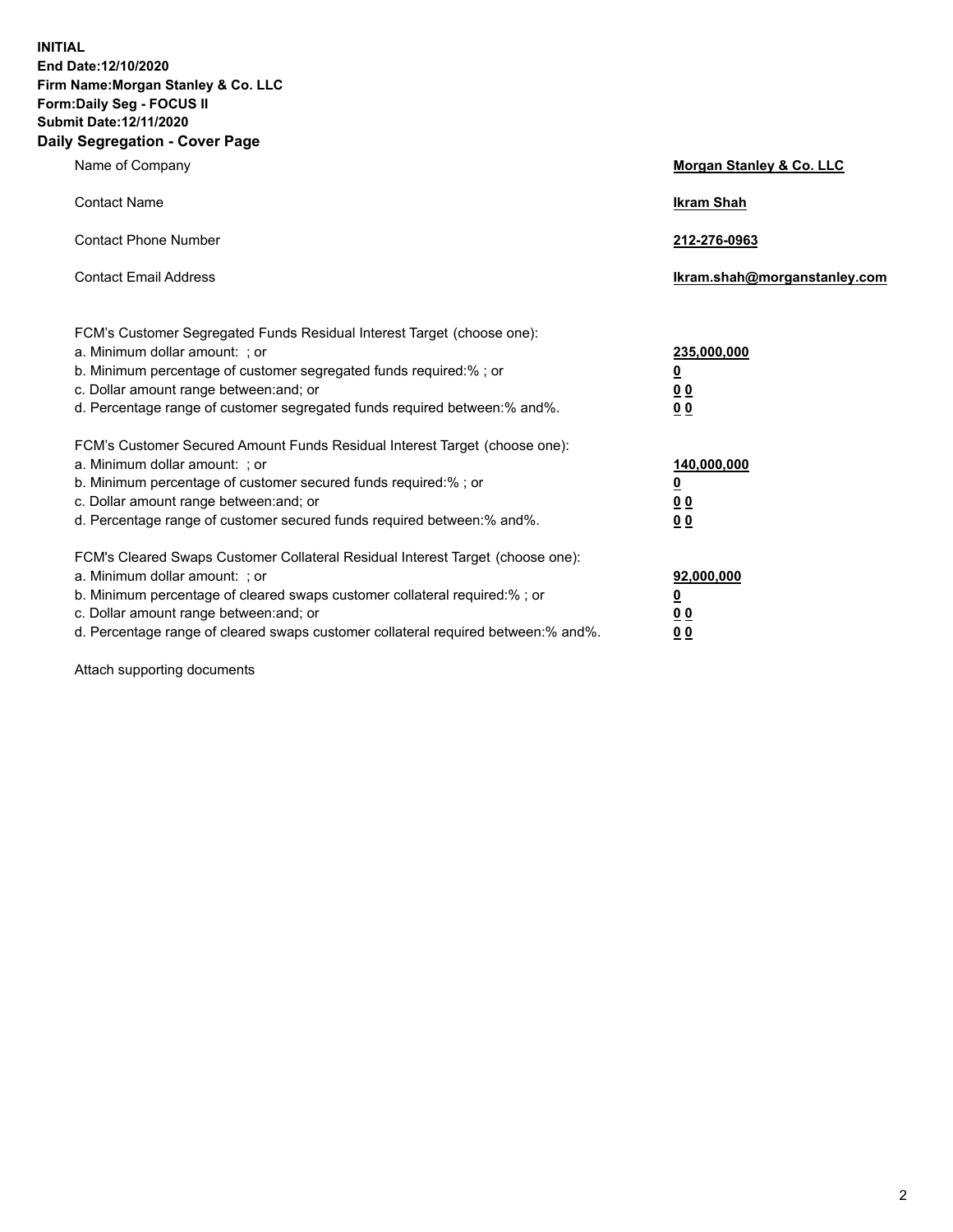## **INITIAL End Date:12/10/2020 Firm Name:Morgan Stanley & Co. LLC Form:Daily Seg - FOCUS II Submit Date:12/11/2020 Daily Segregation - Secured Amounts**

Foreign Futures and Foreign Options Secured Amounts Amount required to be set aside pursuant to law, rule or regulation of a foreign government or a rule of a self-regulatory organization authorized thereunder 1. Net ledger balance - Foreign Futures and Foreign Option Trading - All Customers A. Cash **3,918,307,974** [7315]

- B. Securities (at market) **2,610,502,419** [7317]
- 2. Net unrealized profit (loss) in open futures contracts traded on a foreign board of trade **1,271,705,687** [7325]
- 3. Exchange traded options
	- a. Market value of open option contracts purchased on a foreign board of trade **24,577,251** [7335]
	- b. Market value of open contracts granted (sold) on a foreign board of trade **-25,013,708** [7337]
- 4. Net equity (deficit) (add lines 1. 2. and 3.) **7,800,079,623** [7345]
- 5. Account liquidating to a deficit and account with a debit balances gross amount **58,418,498** [7351] Less: amount offset by customer owned securities **-57,009,948** [7352] **1,408,550**
- 6. Amount required to be set aside as the secured amount Net Liquidating Equity Method (add lines 4 and 5)
- 7. Greater of amount required to be set aside pursuant to foreign jurisdiction (above) or line 6.

## FUNDS DEPOSITED IN SEPARATE REGULATION 30.7 ACCOUNTS

- 1. Cash in banks
	- A. Banks located in the United States **796,194,670** [7500]
	- B. Other banks qualified under Regulation 30.7 **647,593,070** [7520] **1,443,787,740**
- 2. Securities
	- A. In safekeeping with banks located in the United States **419,430,660** [7540]
	- B. In safekeeping with other banks qualified under Regulation 30.7 **25,564,678** [7560] **444,995,338**
- 3. Equities with registered futures commission merchants
	-
	- B. Securities **0** [7590]
	- C. Unrealized gain (loss) on open futures contracts **337,130** [7600]
	- D. Value of long option contracts **0** [7610]
	- E. Value of short option contracts **0** [7615] **22,218,141** [7620]
- 4. Amounts held by clearing organizations of foreign boards of trade
	- A. Cash **0** [7640]
	- B. Securities **0** [7650]
	- C. Amount due to (from) clearing organization daily variation **0** [7660]
	- D. Value of long option contracts **0** [7670]
	- E. Value of short option contracts **0** [7675] **0** [7680]
- 5. Amounts held by members of foreign boards of trade
	-
	-
	- C. Unrealized gain (loss) on open futures contracts **1,271,368,558** [7720]
	- D. Value of long option contracts **24,577,251** [7730]
	- E. Value of short option contracts **-25,013,708** [7735] **6,141,283,095**
- 6. Amounts with other depositories designated by a foreign board of trade **0** [7760]
- 7. Segregated funds on hand **0** [7765]
- 8. Total funds in separate section 30.7 accounts **8,052,284,314** [7770]
- 9. Excess (deficiency) Set Aside for Secured Amount (subtract line 7 Secured Statement Page 1 from Line 8)
- 10. Management Target Amount for Excess funds in separate section 30.7 accounts **140,000,000** [7780]
- 11. Excess (deficiency) funds in separate 30.7 accounts over (under) Management Target **110,796,141** [7785]

**0** [7305]

[7354] **7,801,488,173** [7355]

**7,801,488,173** [7360]

[7530]

[7570]

A. Cash **21,881,011** [7580]

 A. Cash **2,704,843,912** [7700] B. Securities **2,165,507,082** [7710] [7740] **250,796,141** [7380]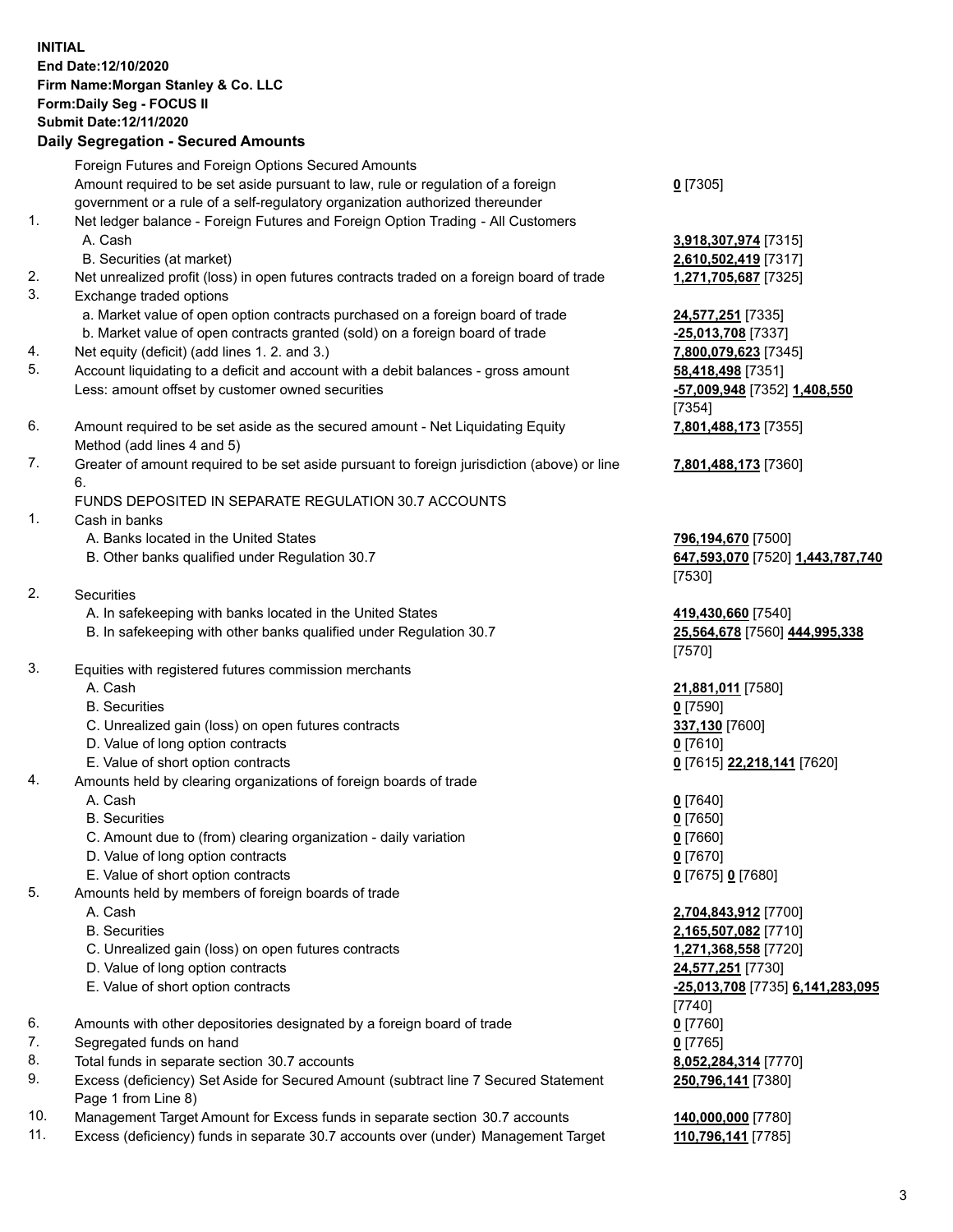**INITIAL End Date:12/10/2020 Firm Name:Morgan Stanley & Co. LLC Form:Daily Seg - FOCUS II Submit Date:12/11/2020 Daily Segregation - Segregation Statement** SEGREGATION REQUIREMENTS(Section 4d(2) of the CEAct) 1. Net ledger balance A. Cash **15,830,490,578** [7010] B. Securities (at market) **8,327,632,095** [7020] 2. Net unrealized profit (loss) in open futures contracts traded on a contract market **2,032,085,253** [7030] 3. Exchange traded options A. Add market value of open option contracts purchased on a contract market **528,267,456** [7032] B. Deduct market value of open option contracts granted (sold) on a contract market **-421,845,505** [7033] 4. Net equity (deficit) (add lines 1, 2 and 3) **26,296,629,877** [7040] 5. Accounts liquidating to a deficit and accounts with debit balances - gross amount **153,048,911** [7045] Less: amount offset by customer securities **-150,219,791** [7047] **2,829,120** [7050] 6. Amount required to be segregated (add lines 4 and 5) **26,299,458,997** [7060] FUNDS IN SEGREGATED ACCOUNTS 7. Deposited in segregated funds bank accounts A. Cash **4,288,541,295** [7070] B. Securities representing investments of customers' funds (at market) **0** [7080] C. Securities held for particular customers or option customers in lieu of cash (at market) **1,045,162,111** [7090] 8. Margins on deposit with derivatives clearing organizations of contract markets A. Cash **13,856,193,645** [7100] B. Securities representing investments of customers' funds (at market) **0** [7110] C. Securities held for particular customers or option customers in lieu of cash (at market) **7,282,469,984** [7120] 9. Net settlement from (to) derivatives clearing organizations of contract markets **112,797,613** [7130] 10. Exchange traded options A. Value of open long option contracts **528,267,456** [7132] B. Value of open short option contracts **-421,845,505** [7133] 11. Net equities with other FCMs A. Net liquidating equity **9,675,784** [7140] B. Securities representing investments of customers' funds (at market) **0** [7160] C. Securities held for particular customers or option customers in lieu of cash (at market) **0** [7170] 12. Segregated funds on hand **0** [7150] 13. Total amount in segregation (add lines 7 through 12) **26,701,262,383** [7180] 14. Excess (deficiency) funds in segregation (subtract line 6 from line 13) **401,803,386** [7190] 15. Management Target Amount for Excess funds in segregation **235,000,000** [7194]

16. Excess (deficiency) funds in segregation over (under) Management Target Amount Excess

**166,803,386** [7198]